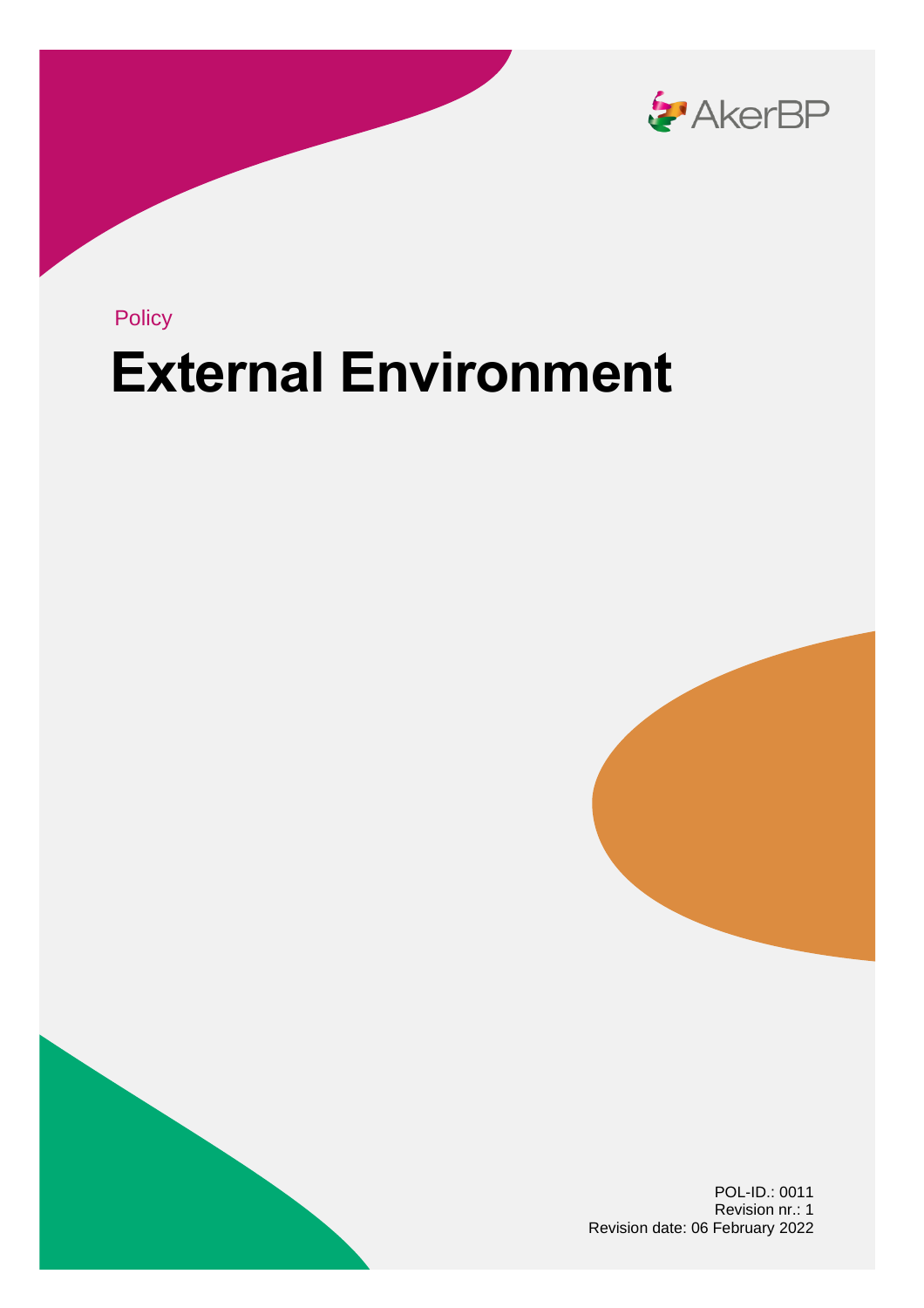

# **Policy**

# **External Environment**

Aker BP will work systematically and continuously to reduce our environmental impact. This will also drive our alliances, contractors, and suppliers in the same direction.

#### **We work continuously to improve our impact on the environment by:**

#### **Environmental Aspect and Risk Management**

— Our decisions and actions shall be based on identification and evaluation of environmental aspects and risks at all levels. We shall manage environmental risks through a systematic approach, by having robust processes and the right competence.

#### **Continuous Improvement**

- We shall focus on improving our environmental performance in an effective and efficient manner.
- We shall adapt swiftly to change and consider innovative solutions and their potential impact to our operations.
- Risk to the environment shall be minimized by learning from successes and failures.

#### **Implementation**

- We shall continually review and assess the degree to which environmental expectations are met.
- We consider it essential to improve the environmental performance of our operations.
- We shall take actions to implement initiatives to reduce discharges to sea and emissions to air.

#### How we work with external environment

We set the expectations from the top



Our external environment advisors will be used to support and challenge the business



All employees take ownership and are committed



All our operations shall work according to our environmental processes to meet objectives



We put in place efficient and well established processes, KPI's and routines for climate and energy efficiency.

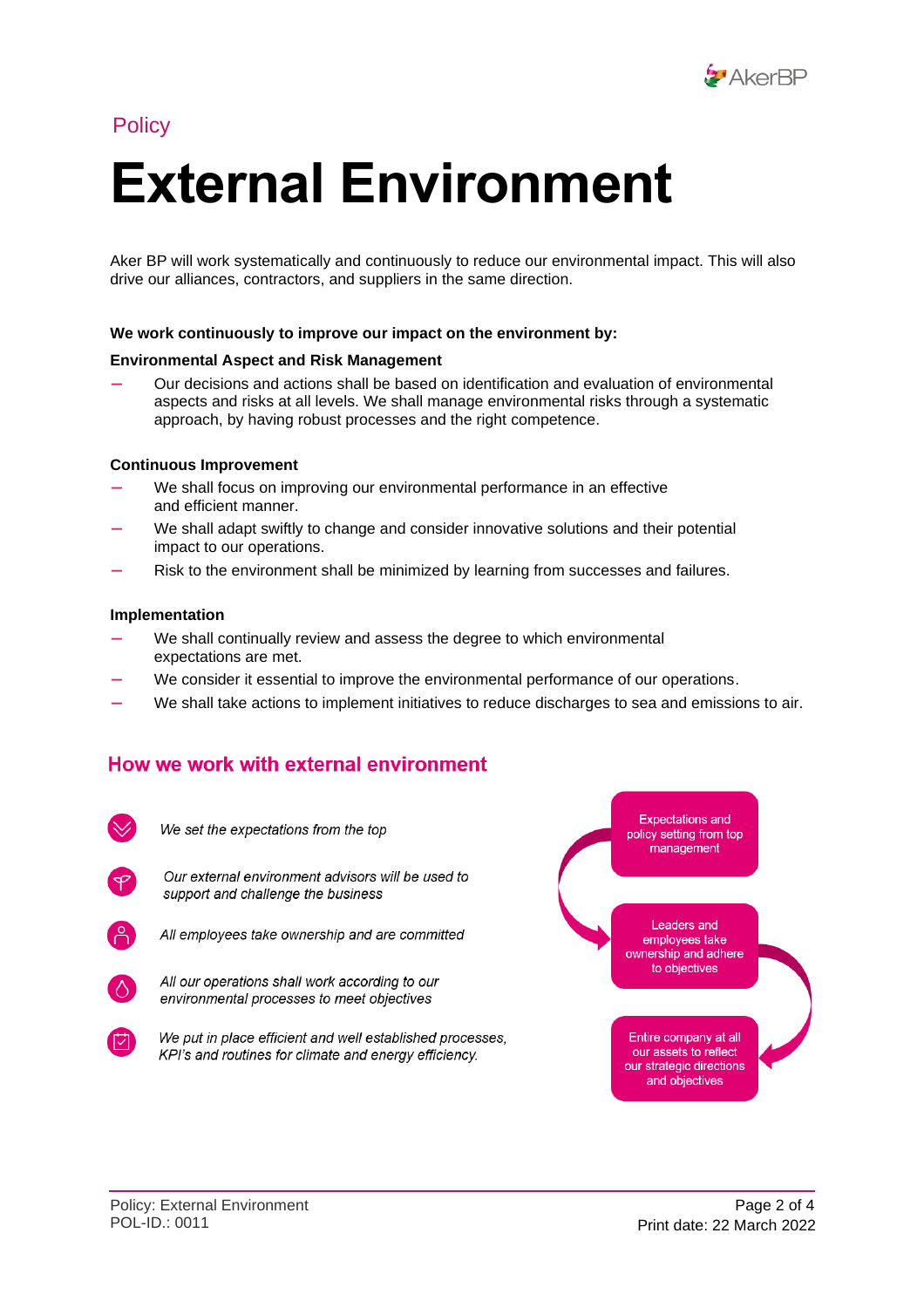

#### **Ownership**

- The various assets and different business units are responsible for the environmental performance.
- The external environment role functions organizationally as advisory and has an extra responsibility to ensure that we comply with environmental legislation and requirements given in permits.
- All employees in Aker BP are expected to follow our external environment processes and specifications. In addition, seek environmental improvement within their responsibilities.

### 1.1 Commitment to continuously manage and reduce our environmental footprint

We shall evaluate and manage environmental aspects and risks from our projects, drilling and operational activities. We ensure that our environmental impact is as low as reasonable possible, through including:

- Use of Best Available Techniques (BAT) and follow NORSOK standard S-003 -Environmental Care.
- Follow the principles in ISO 14001 environmental management system.
- Have transparency about risk and how we handle environmental aspects in our operations and contribute to open dialogue internally and externally.
- Reduce discharges to sea and emissions to air.
- Prevent unnecessary waste, sort, recycle and recover waste as much as possible.
- Reduce use of freshwater consumption by utilizing freshwater makers at operating fields.

# 1.2 Commitment to avoid harmful discharges and reduce chemicals from our operations

We commit to continuously reduce use and discharge of chemicals and shall select chemicals that give the lowest risk of environmental harm. We shall have annual plans in place to substitute the most environmental harmful chemicals from our operations.

We shall work towards minimizing our discharges to sea, by utilizing the principles of Best Available Technique (BAT) in modifications and field developments projects according to the national zero emission target.

# 1.3 Commitment to manage our environmental impact and preserve biodiversity and sensitive areas in the marine environment of particular importance

We shall continuously acquire information about the ecosystems in areas where we have activity and map out what potential effects and impacts our activities can have. This information shall be used when we plan how and when we carry out the activities. We have a special focus on vulnerable coastal habitats, spawning grounds for fish, areas that are important for seabirds, coral reefs and other vulnerable seabed habitats, and impacts on fisheries.